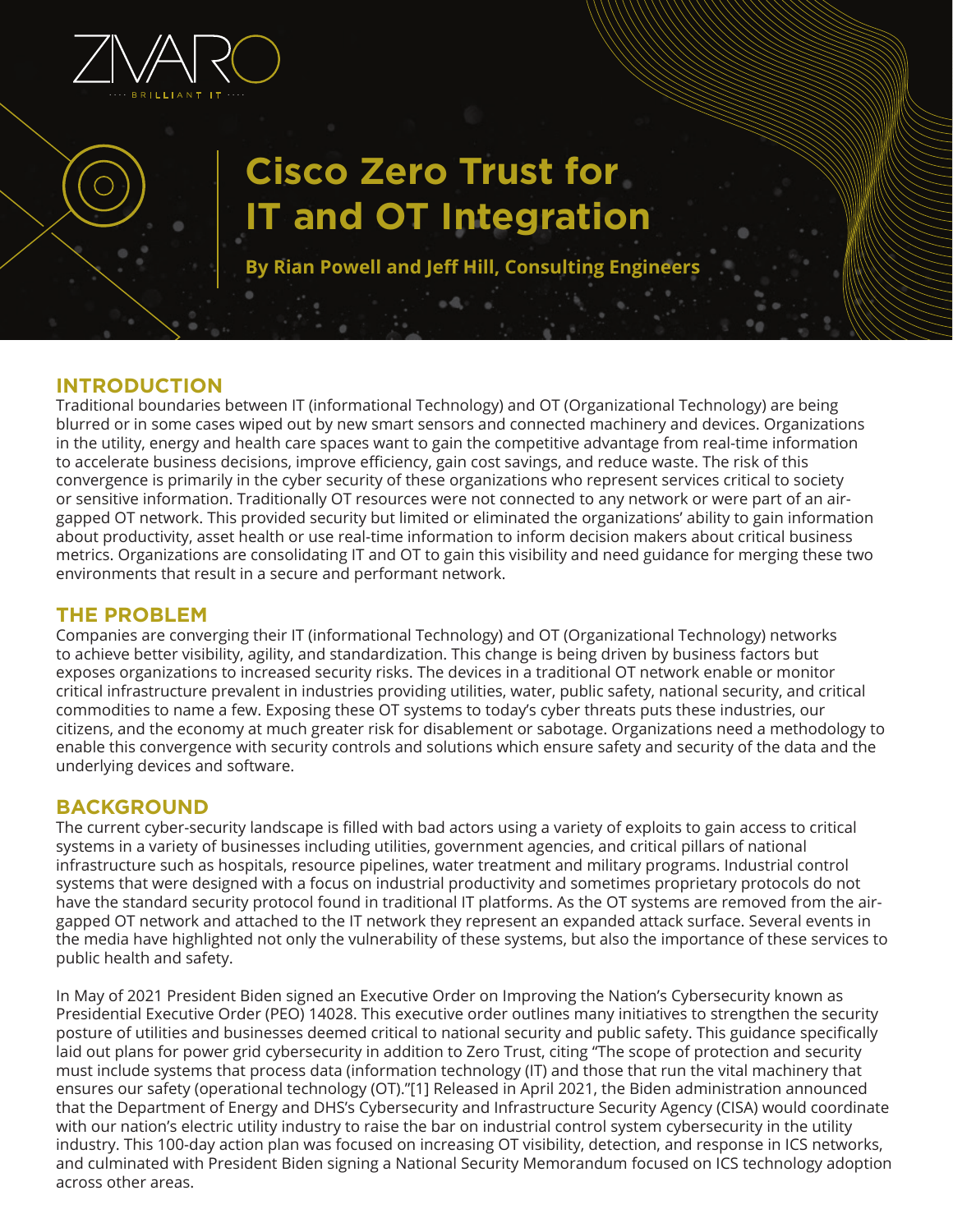

One sector that has come under attack from cyber criminals recently is healthcare, and the attacks have not only had a significant economic impact but have also affected patient care and in a few cases contributed to patient deaths. On October 14, 2021, the Hillel Yaffe Medical Center in Israel was a victim of a cyber-attack resulting in the hospital having to rely on "alternative systems to treat it's patients", and Israel's National Cyber Directorate reports that one in every five businesses in Israel have been targeted in a cyber-attack. Attacks in France on hospitals and other public entities has prompted the National Cybersecurity Agency of France to earmark 500 million Euros to help boost cyber defense systems to respond to the 225% increase in ransomware attacks in 2020 compared to the previous year. In the US, the University of Vermont Health Network took months to completely recover from an October 2020 attack that they estimate cost \$63 million and impacted patient care.

In February 2021, a hacker gained access to the water treatment plant in Oldsmar, FL. Once the hacker gained access to the water treatment control systems, he increased the amount of sodium hydroxide in the water. Fortunately, an employee at the plant noticed the change and reversed it, preventing any health impact to the public. Traditionally systems like water treatment or oil pipeline controls were in air-gapped OT (Operational Technology) systems, but to modernize and streamline operations, companies and utilities are connecting OT networks to IT networks, exposing them to heightened malicious activity. OT systems are often not maintained with the latest patches and firmware due to uptime requirements, and common security measures like encrypting data in flight were not followed in OT environments due to their air-gapped nature. As OT is integrated into the IT environment to take advantage of functionality such as monitoring, centralized logging, and data protection, the OT systems need to be aligned to current IT security control measures.

In another example, The U.S. Department of Homeland Security reports that the manufacturing industry is the second most targeted industry, based on the number of reported cyber-attacks[2]. Given how critical ICS are to operations, cyber-attacks against ICS devices present a real threat to safety and production, which can result in damaging economic impact to a manufacturing organization.

#### **THE SOLUTION**

#### Zivaro Consulting & Cisco Zero Trust Framework

Simply put, Cisco Zero Trust framework is a platform that permits "least privileged access." Users are challenged at every point where they attempt to gain further access inside the enterprise network, including both Information Technology (IT) and Operational Technology (OT). Once their identity is confirmed, access is granted & monitored. This process is repeated across the enterprise to ensure network security.

Cisco highlights the "3 W's" as the crucial elements necessary to harden an enterprise network & enhance the enterprise security posture. These "3 W's" are defined as the Workforce, the Workload & the Workplace.

The Workforce, Workload & Workplace must be secured to limit the attack surface & block malicious threats. This approach protects the enterprise from both external threats as well as internal threats.

Cisco offers a comprehensive, Zero Trust approach that secures access across applications & environment, from any user, any device & any location.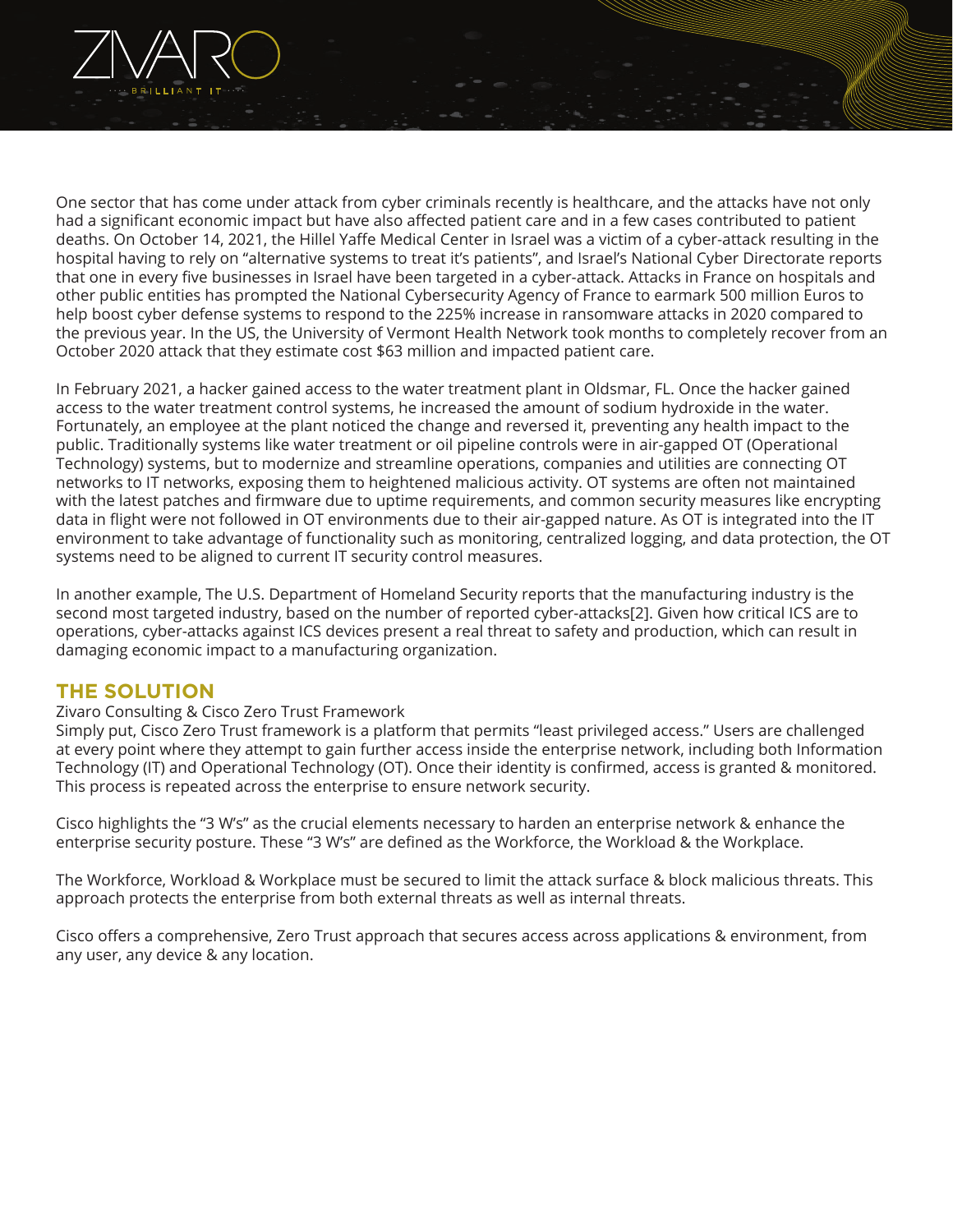

# Shift in IT landscape

Users, devices, and apps are everywhere



#### **Cisco's Zero Trust framework allows you to:**

- Consistently enforce policy-based controls
- Gain visibility into users, devices, components, and more across enterprise environments
- Get detailed logs, reports, and alerts that can help you better detect and respond to threats
- Provide more secure access, protect against gaps in visibility, and reduce attack surface with Cisco Zero Trust
- Automate threat containment based on any changes at the "Trust Level"

## **CISCO ZERO TRUST ARCHITECTURE FOR INTEGRATING OT INTO IT**

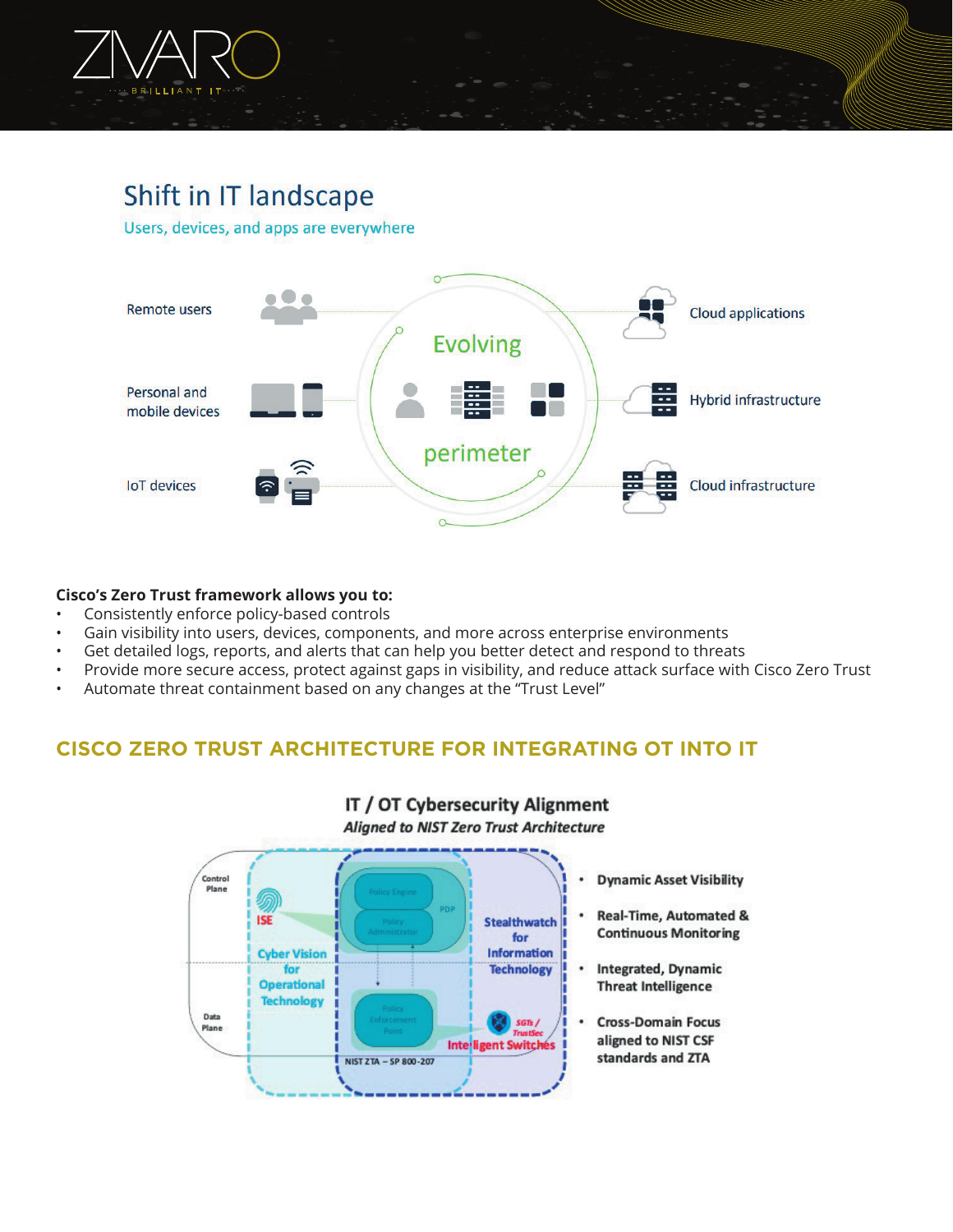

#### **STEPS TO ZERO TRUST**

The complex nature of IT and OT environments do not allow for a silver bullet solution. Rather than recommending a specific product at the onset, Zivaro's approach to implementing controls in support of PEO 14028 starts with an assessment. Detailed environmental assessment data is collected to help arrive at a defined state of categorization and giving a holistic view of the data landscape requiring safeguards. The design and implementation of technology is dependent on security boundaries, data classification and definition, and segregation of the internal and external systems.

Zivaro assessments identify necessary changes to ensure proper alignment with the objectives of the organization, providing the appropriate levels of CIA (confidentiality, integrity, and availability), and creating an executable foundation for Zero Trust. Zivaro utilizes various and applicable industry standards during reviews. As an example, standards could be IEEE 802.1x or IEEE 802.3ae-2002, FIPS 199, NIST (National Institute of Standards and Technology) 800-53, 800-60. As a Cisco Master ATP and Gold-certified partner, we may use best practice from a Cisco Validated Design, or Cisco Solutions Reference Network Design, or Cisco Preferred Architecture. If desired, Zivaro can apply the NIST Cybersecurity Risk Management Framework during the review process for recommendations.

Although specific products may utilize and support Zero Trust, there are important nuances in Zero Trust solutions. Zivaro understands these nuances and knows how to effectively architect Cisco's security portfolio while meeting the PEO objectives of prevention, detection, remediation, and lessons learned.

Key areas of Zero Trust strategy include consolidating agency identity systems, combatting phishing through strong multifactor authentication, treating internal networks as untrusted and encrypting traffic, moving protections closer to data by strengthening application security, and more. The selection of tools and products along with proper architecture processes are critical to ensure the design meets all federal requirements and controls. Zero Trust Architecture embeds comprehensive security monitoring; granular risk-based access controls; and system security automation in a coordinated manner throughout all aspects of the infrastructure to focus on protecting data in realtime within a dynamic threat environment.

In any engagement Zivaro takes the approach of how to best leverage existing investments to help drive their transformation. It is common for any organization to technical 'debt' to be leveraged which will also come with interoperability and integration considerations. In any technology replacement, it is paramount to ensure that the solution integrates seamlessly and minimizes any technology or mission disruptions.

## **ZERO TRUST NETWORK ASSESSMENT GUIDELINES**

Zivaro recommends assessing the following technology areas, policies, and procedures:

- Configuration of network infrastructure
- Maintenance of network infrastructure
	- Device Deployment methods
	- Configuration change management procedures
	- Centralized Configuration Backup
	- Centralized Configuration Automation
	- Configuration change capabilities
	- Configuration Change Management Workflow
	- Change Control Management
- Traffic Flow
	- Application Traffic Flow, Datacenter, Internet Edges, Client Access, WAN, Cloud
	- Routing
	- QOS Standards
- Existing network segmentation practices
	- Access control lists
	- Control Plane Policing/Security
	- Infrastructure Device Access, CoPP
- Firewalls:
	- Configuration and positioning on the network
	- Firewall Policies
	- VPN solution
	- Remote location and Client Access Capabilities
	- Attack Awareness (IPS/IDS)
	- Infrastructure Monitoring and Management
		- Central Monitoring/Alerting Capabilities
		- Syslog Capabilities
		- Controls, retention, management
		- Host End Monitoring/Management
		- Deployment processes for upgrades/patches
		- Configuration validation capabilities
		- EoL/EoS hardware and licensing and process for Lifecycle and licensing compliance
- Review Automation possibilities within the LAN/WAN infrastructure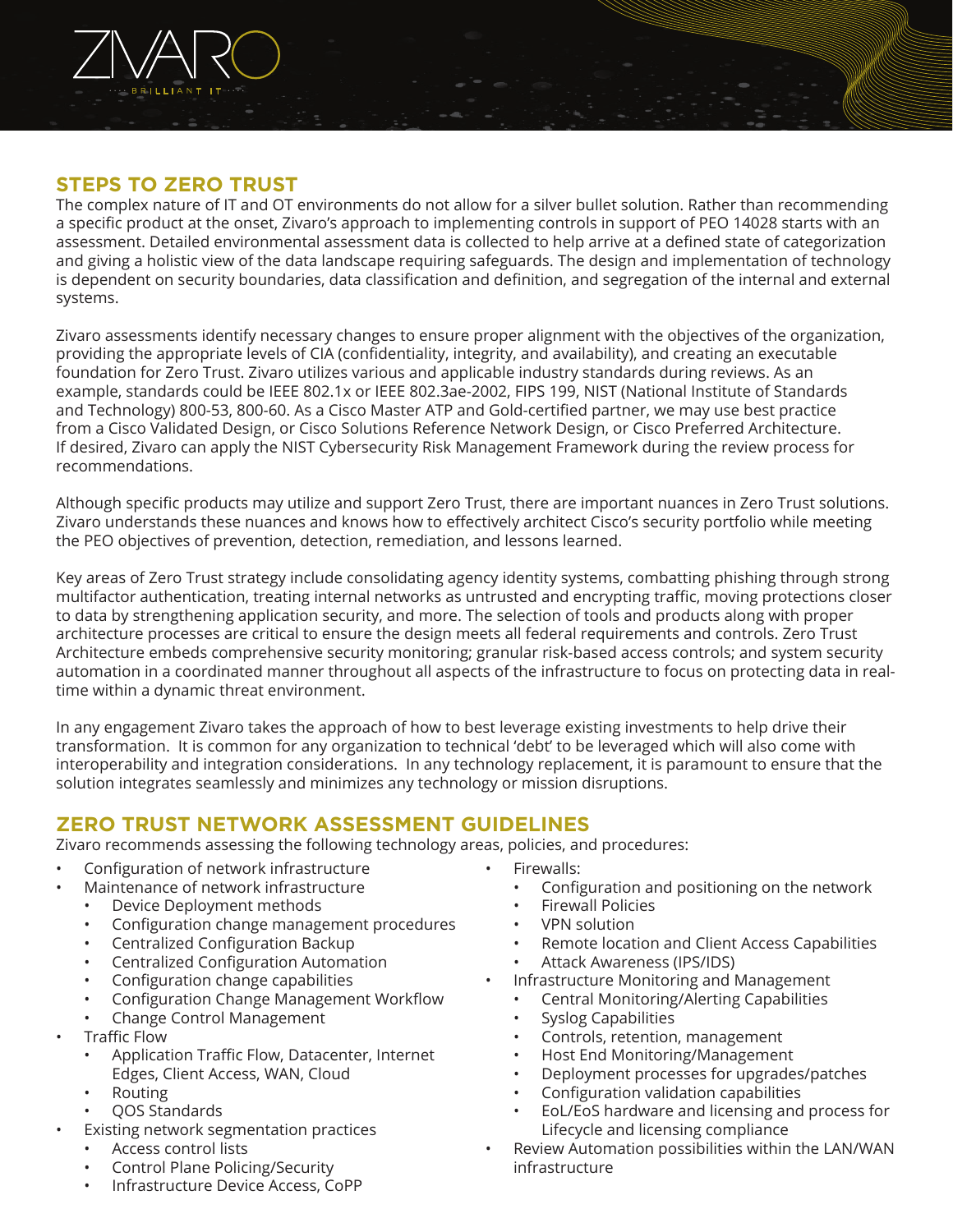

After the assessment data has been analyzed and following the review process, Zivaro would then provide a highlevel roadmap for a more strongly secured environment, prioritized by level of risk and detailing recommendations. The report will include a rough order of magnitude cost estimate, timeline, and required activities and resources to fulfill the recommendations. Recommendations consider constraints, security objectives, organizational strategic objectives, existing investments, and current missions.

# **CISCO TECHNOLOGY PICKS FOR ZERO TRUST IN COMBINING IT WITH OT**

Below is a categorical reference list of sample Cisco ZeroTrust solutions with reference to IT and OT categories: 1. Network Performance Monitoring

- a. DNA Center (internal networks)
- b. Cisco Secure Network Analytics (StealthWatch)
- c. ThousandEyes (SaaS monitoring, external internet monitoring)
- d. AppDynamics (Internal Apps/Services)
- 2. Virtualization and Cloud Management
	- a. Umbrella
	- b. CloudLock
	- c. Intersight and Workload Optimization Manager
	- d. Cisco Secure Workload
- 3. Voice Network Quality Management
	- a. ThousandEyes
	- b. Cisco Secure Network Analytics (StealthWatch)
- 4. Network Configuration Management for Power Operations
	- a. CyberVision
- 5. Identity and Access Management
	- a. Cisco Duo
	- b. Identity Services Engine / pxGrid
	- c. Cisco SecureX
- 6. Threat Intelligence
	- a. Cisco Talos



#### NIST Zero Trust Architecture - SP 800-207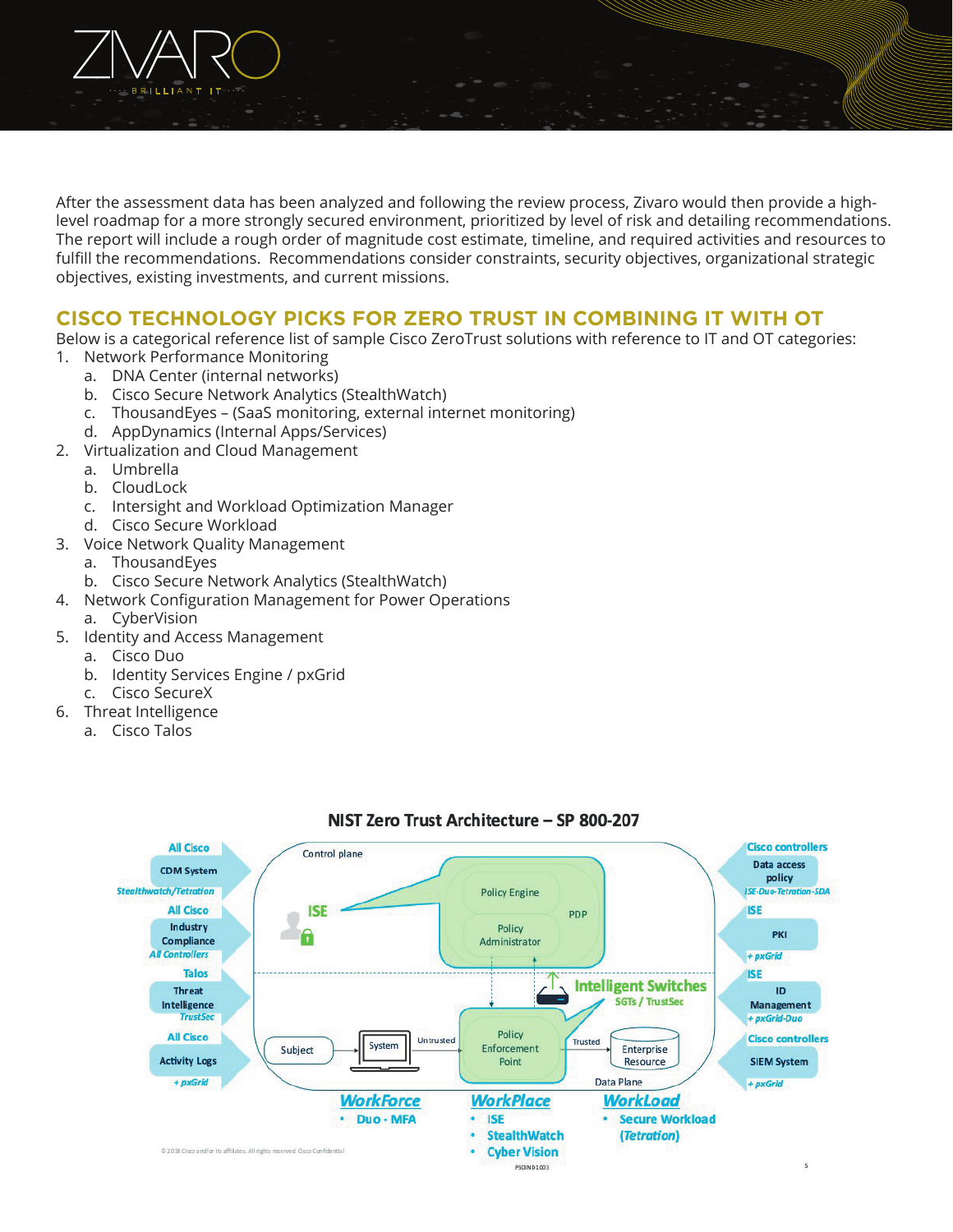

We will discuss some of the solutions in the Cisco Zero Trust framework below. Cisco Zero Trust Architecture (ZTA) starts with a comprehensive paradigm to secure all access across applications and environment, from any user, device, and location by securing the 3Ws:

- Workforce with DUO
	- Browsing Protection: DUO provides Endpoint Trust verification on browser versions as part of the authentication workflow for in-line browser applications
	- Remote Access Corporate Resources: DUO provides User and Endpoint Trust with MFA and OS, and allows for Endpoint Hardening policy during authentication workflow
	- Secure Access to SaaS: Secure Access to SaaS applications via 0365 integration
	- Zero Trust Network Access: Duo provides User and Endpoint Trust, per application, for every authentication, all the time
- Workplace with Cisco Identity Services Engine (ISE)
	- Cisco ZTA, combined with ISE, enables users to securely connect to networks from any device, anywhere while restricting access from non-compliant devices
	- Cisco's automated network-segmentation capabilities allow micro-perimeters for users, devices, and application traffic without requiring network redesign
- Workload with Cisco Secure Workload (Tetration)
	- Cisco ZTA, combined with Tetration, allows for secure connections to APIs, microservices, and containers that access applications, whether in the cloud, data center, or other virtualized environments.
	- Deployed on-premises or in the cloud, Tetration secures app stack, and micro-segmentation helps you contain threats and protect against lateral movement by providing visibility into applications, application segmentation, and application performance monitoring, as well as gain clarity into application architecture

#### **THOUSANDEYES**

With the increased reliance on the internet and cloud services, more networks are outside ownership or direct control. Organizations need to ensure the performance and integrity of the underlying transport, even when you do not own the infrastructure or control how service providers route traffic. ThousandEyes gives companies a realtime map of how their customers and employees reach and experience critical apps and services across traditional, SD-WAN, Internet, and cloud provider networks. With ThousandEyes, companies can see beyond their edge and get visibility into networks and external dependencies outside of their control.

ThousandEyes not only gives complete visibility from the user to the application over any network, but also provides actionable insight into any performance issues so you can resolve incidents quickly to maintain reliable connectivity and optimal application experience. ThousandEyes is an Internet and Cloud Intelligence platform focused on monitoring and troubleshooting network performance for SaaS and cloud applications

#### **Benefits**

- Reduce Mean Time To Identify and Resolve (MTTI/MTTR) by immediately pinpointing the source of issues across internal network, ISPs, and cloud and application providers
- Gain successful escalations with service providers based on data that can be easily shared across internal and external stakeholders
- Eliminate wasteful finger pointing and effectively manage OLAs/SLAs across internal teams and external providers

By integrating Cisco SD-WAN with Cisco ThousandEyes, you can gain granular insights into network and application performance with full hop-by-hop path analysis across the Internet, and isolate fault domains for expedited troubleshooting and resolution.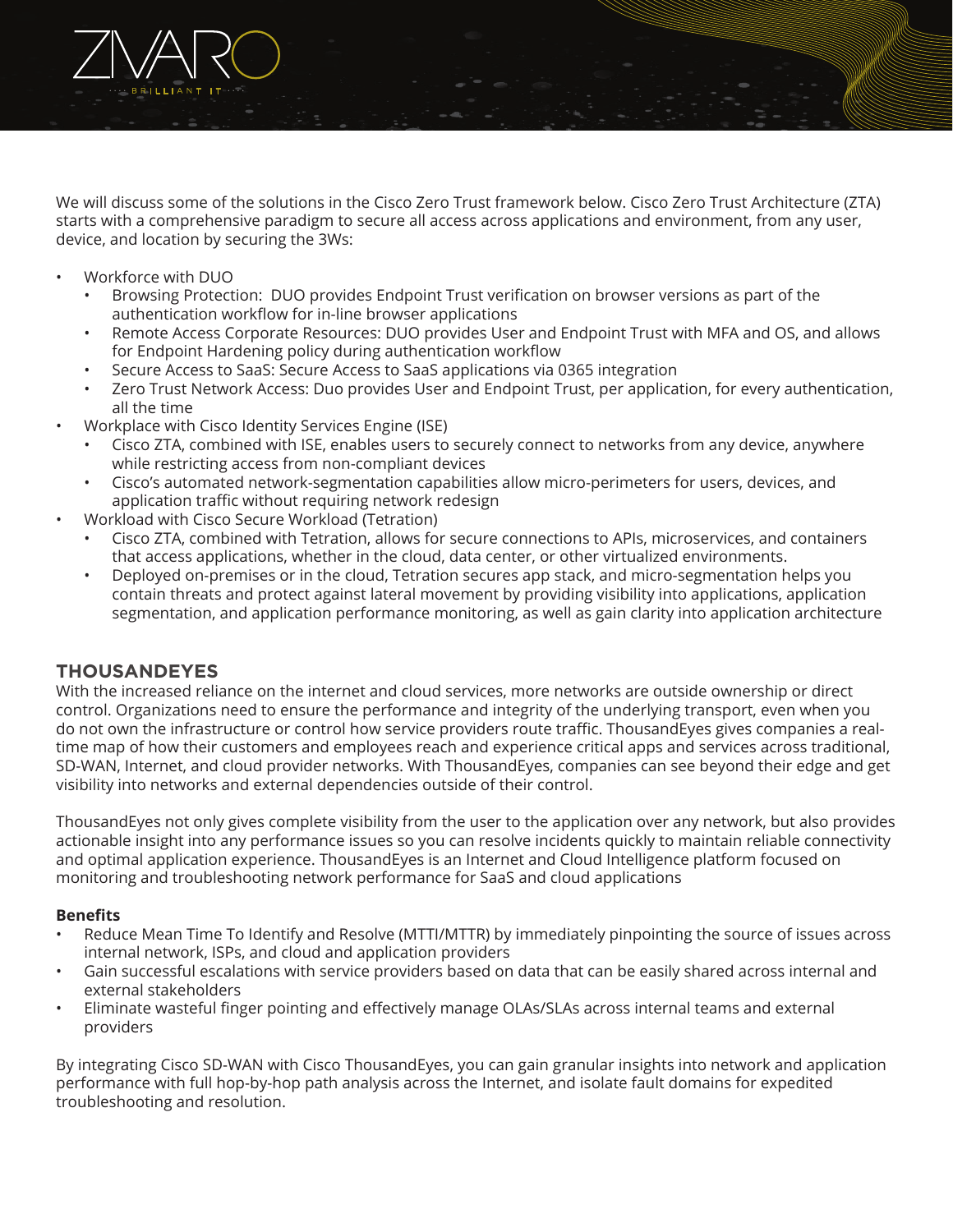



#### Visibility from every user, to any application, over any network.

While not an active security solution, ThousandEyes can provide visibility and support for the operational security teams in real time, and provide pre-post analysis via a ShareLink and share information with Splunk dashboards through REST APIs. For example, ThousandEyes can alert a SOC when part of an IP space is announced from a different AS (indicating a BGP leak going on). Or another example, alert when a domain-to-IP mapping is changed around the globe (catching tampering with DNS as it happens—a common attack that is hard to catch without an external view.)

#### **CISCO APPDYNAMICS**

ThousandEyes Digital Experience Monitoring and Internet Visibility coupled with AppDynamics Application Performance Management (APM) is a winning combination that ensures complete application service visibility and delivery with minimal down time utilizing a security overlay.

AppDynamics and ThousandEyes together complete the end-to-end service visibility challenge. AppDynamics provides insight into application-level performance - code, instrumentation, and business transactions. It focuses on everything "behind the public facing portal". ThousandEyes provides the outside in visibility from endpoint, global vantage points, internet, and browser synthetics. AppDynamics can monitor all Applications and ensure Service Level Agreements of 99.8% availability on a 24/7/365 availability Window. AppDynamics monitors availability by Website URL monitor, TCP Port, and others.

#### **CISCO SECURE NETWORK ANALYTICS (FORMERLY STEALTHWATCH)**

Cisco SNA is a comprehensive network detection & response (NDR) solution that provides enterprise-wide visibility, from the private network to the public cloud & applies advanced security analytics to detect and respond to threats in real-time. As OT networks get merged into IT networks, SNA is an excellent tool for network traffic inspection, analysis, and threat detection. For those entities adhering to NIST security standards (which require all traffic to be inspected, logged, and analyzed), SNA will detect threats in NetFlow that may bypass traditional security controls, providing a defense-in-depth architecture which continuously verifies trust across the network.

Using a combination of behavioral modeling, machine learning & global threat intelligence, SNA can quickly and with high confidence detect threats such as C&C attacks, ransomware, DDoS attacks, illicit crypto mining, unknown malware, and insider threats. With a single agentless solution organizations get comprehensive threat monitoring across the data center, branch, endpoint & cloud, and even encrypted traffic. The SNA visibility also includes knowing every host—seeing who is accessing which information at any given point. This visibility is a critical element to achieve a Zero Trust Architecture.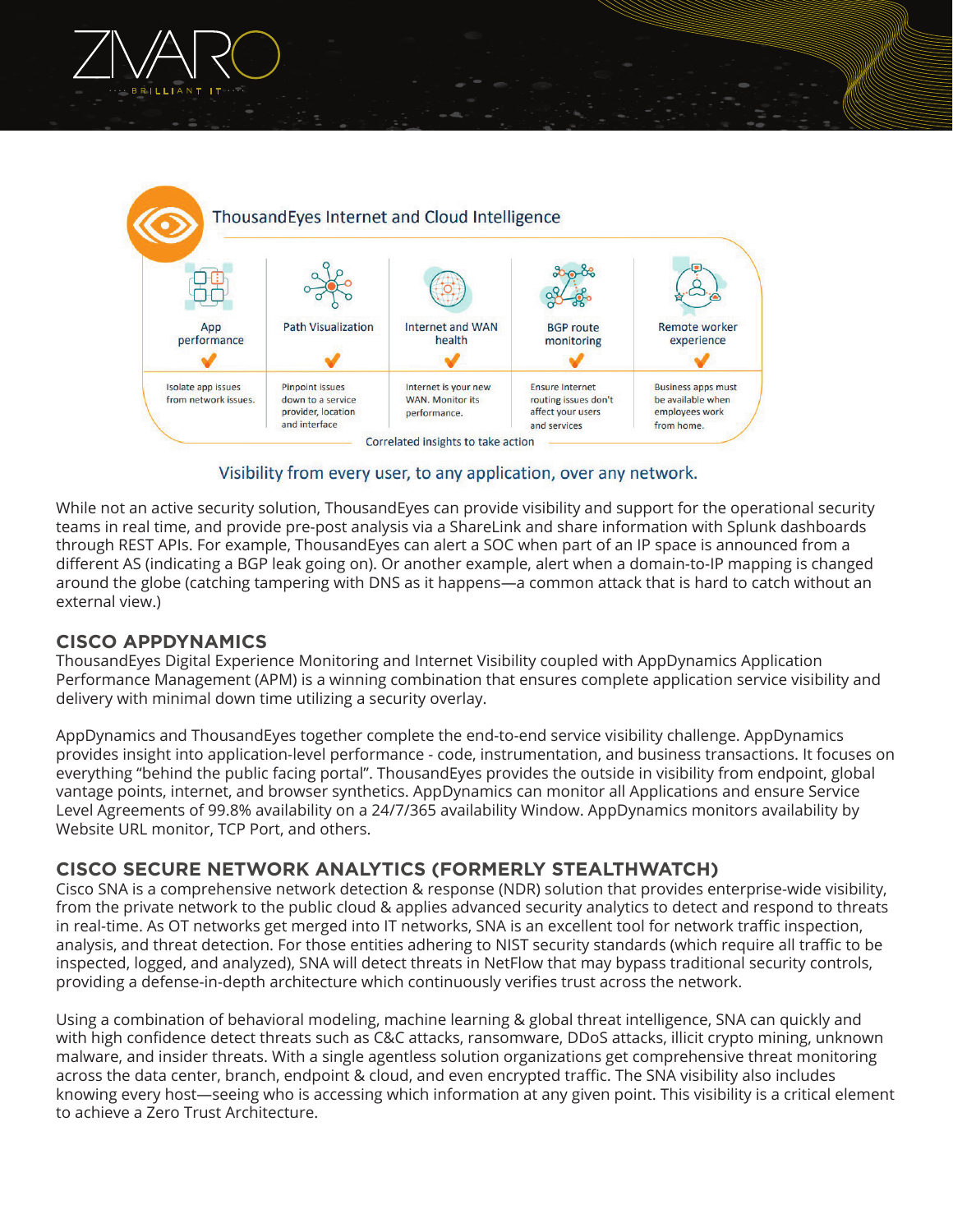

As a ZT component solution, SNA has a specific purpose related to recent federal cyber guidance. In August of 2021 as part of President Biden's cyber executive order, the Office of Management and Budget (OMB) released Memo 21-31 to provide federal agencies guidance on required event logging and data retention. The guidance outlines an event log maturity model with 4 tiers: Not Effective/Basic/ Intermediate/Advanced. The memo included a one-year requirement (Aug 2022) to meet the Basic tier and 24 months to reach Advanced. As you can see SNA can easily help an organization meet and exceed these recommendations.

#### **CISCO SECURE WORKLOAD (FORMERLY TETRATION)**

Cisco Secure Workload achieves the security required for today's heterogeneous multi-cloud environments. Cisco Secure Workload protects workloads across any cloud, application, and workload--anywhere. Automate and implement a secure Zero Trust model for micro-segmentation based upon application behavior & telemetry.

Deployed on-premises or in the cloud, Cisco Secure Workload secures the app stack, and micro-segmentation helps you contain threats and protect against lateral movement by providing visibility into applications, application segmentation, and application performance monitoring, as well as gain clarity into application architecture.

#### **CISCO UMBRELLA**

Cisco Umbrella is the cloud-native, multi-function security service at the core of Cisco's SASE architecture. It unifies firewall, secure web gateway, DNS-layer security, Cloud Access Security Broker (CASB), and threat intelligence solutions into a single cloud service to help businesses of all sizes secure their users, applications, and data.

As more organizations embrace direct internet access, Umbrella makes it easy to extend protection to roaming users and branch offices. Umbrella provides global coverage with a broad set of high throughput data centers and peers with more than 1000 of the world's top Internet Service Providers (ISPs), Content Delivery Networks (CDNs) and SaaS platforms to deliver the fastest route for any request, resulting in superior speed, effective security, and user satisfaction.

Umbrella utilizes DNS layer security to block requests to malware, ransomware, phishing, and botnets before a connection is established. The secure web gateway provides logging and deeper inspection for all web traffic for greater transparency, control, and protection. The cloud-delivered firewall helps to log and block traffic using IP, port, and protocol rules for consistent enforcement throughout the environment.

CASB functionality is included to detect and control the use of cloud applications. With Cisco SecureX (included with all Umbrella subscriptions) you can accelerate threat investigation and remediation. Cisco Umbrella offers complete protection faster, with industry-leading security efficacy and performance.

#### **Benefits**

- Stop threats earlier before they reach network or endpoints
- Enforce broad, reliable security coverage across all ports and protocols
- Deliver rapid, scalable security protection on and off network
- Accelerate threat investigation and remediation with contextual intelligence
- Leverage a single security dashboard for efficient management
- Get reliable performance from a global cloud architecture with 100% uptime since 2006

Cisco Umbrella offers complete protection faster, with industry-leading security efficacy and performance.